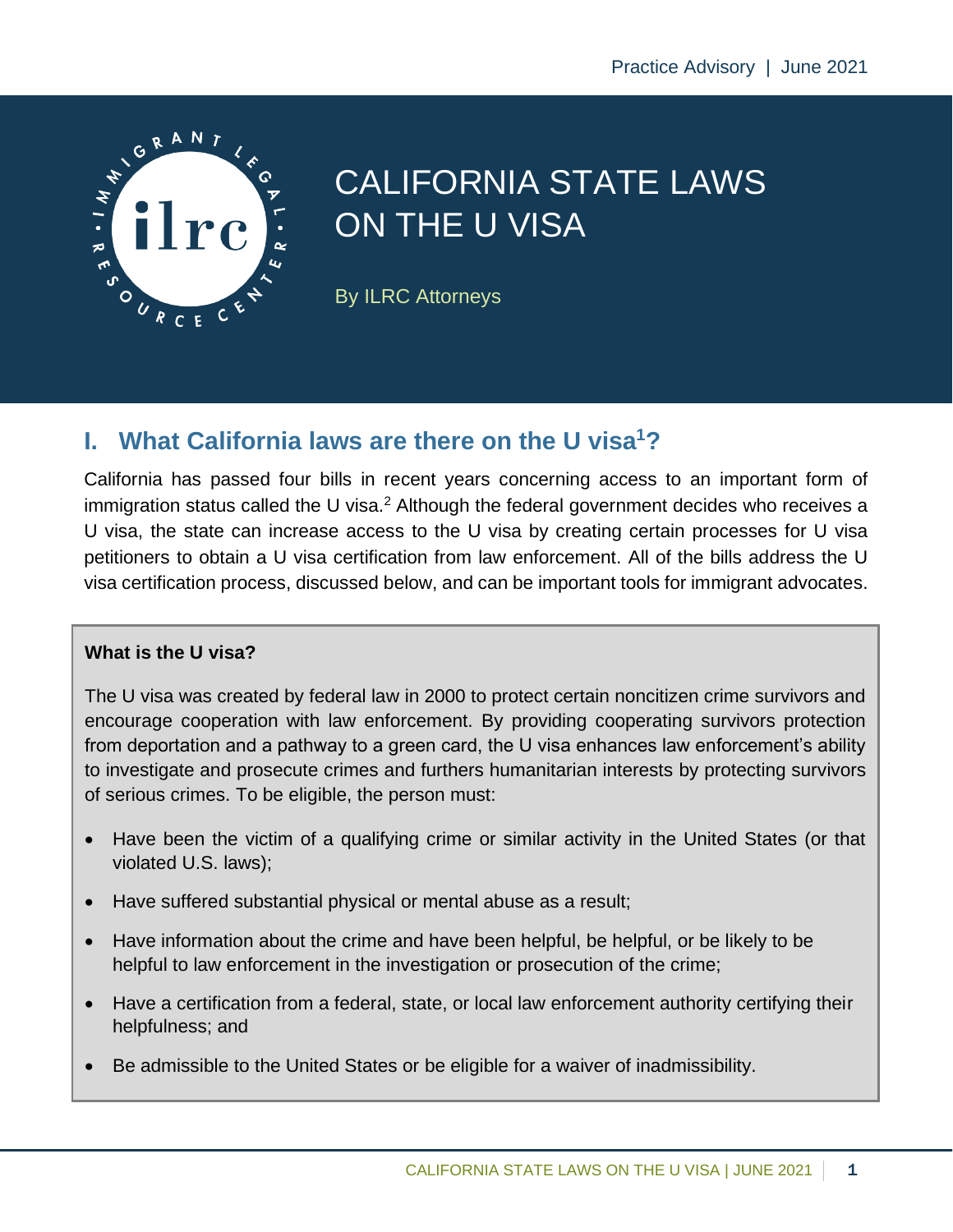#### **II. Why were these laws passed?**

The U visa, created to protect immigrant survivors of crimes, is a unique form of federal immigration status. The process of applying for a U visa implicates law enforcement officials, in that one of the eligibility requirements is having a certification – provided on Form I-918 Supplement  $B<sup>3</sup>$  – from a federal, state, or local law enforcement authority certifying the noncitizen crime survivor's helpfulness in the investigation or prosecution of the crime. Law enforcement agencies in California have been responding to requests for U visa certifications for many years; however, until **SB 674** there was no statewide standard or protocol for certifications. As a result, some law enforcement agencies imposed their own standards for certifications, refusing to sign them in certain circumstances even though the immigrant was a survivor of a qualifying crime<sup>4</sup> and was helpful to law enforcement. Because the certification is required for federal U visa eligibility, these inconsistent practices meant that some crime victims were unable to apply for the U visa despite otherwise meeting the eligibility requirements, simply because of where the crime took place. While a U visa certification does not guarantee that the individual will obtain immigration status, it is necessary to have a certification before applying. Without a completed U visa certification, victims are not eligible for the U visa.

Subsequent bills, AB 917 and AB 2426, modified SB 674 to strengthen survivor access to the U visa program by streamlining the process through which survivors request and secure U visa certification from law enforcement authorities and clarifying aspects of the certification process, including who may request a certification, what crimes qualify for  $U$  visa status,<sup>5</sup> who proper certifying officials are,<sup>6</sup> requirements for certification, and circumstances under which a certifying official cannot refuse to certify a prospective U visa case. **AB 2321** clarifies that judges and prosecutors, who are prospective certifiers, may access certain sealed juvenile records for the purpose of processing U visa certification requests.

### **III. What do these laws do?**

**SB 674**, **AB 917**, and **AB 2426** impose several requirements on certifying agencies in California when responding to U visa certification requests: $<sup>7</sup>$ </sup>

*Evidence Gathering (AB 917, codified at Cal. P.C.* § *679.10(f)):*

1. California law requires the state or local law enforcement agency with whom the survivor filed a police report to provide a copy of the police report to the survivor or their attorney or representative within 7 days of the survivor's or their attorney or representative's request.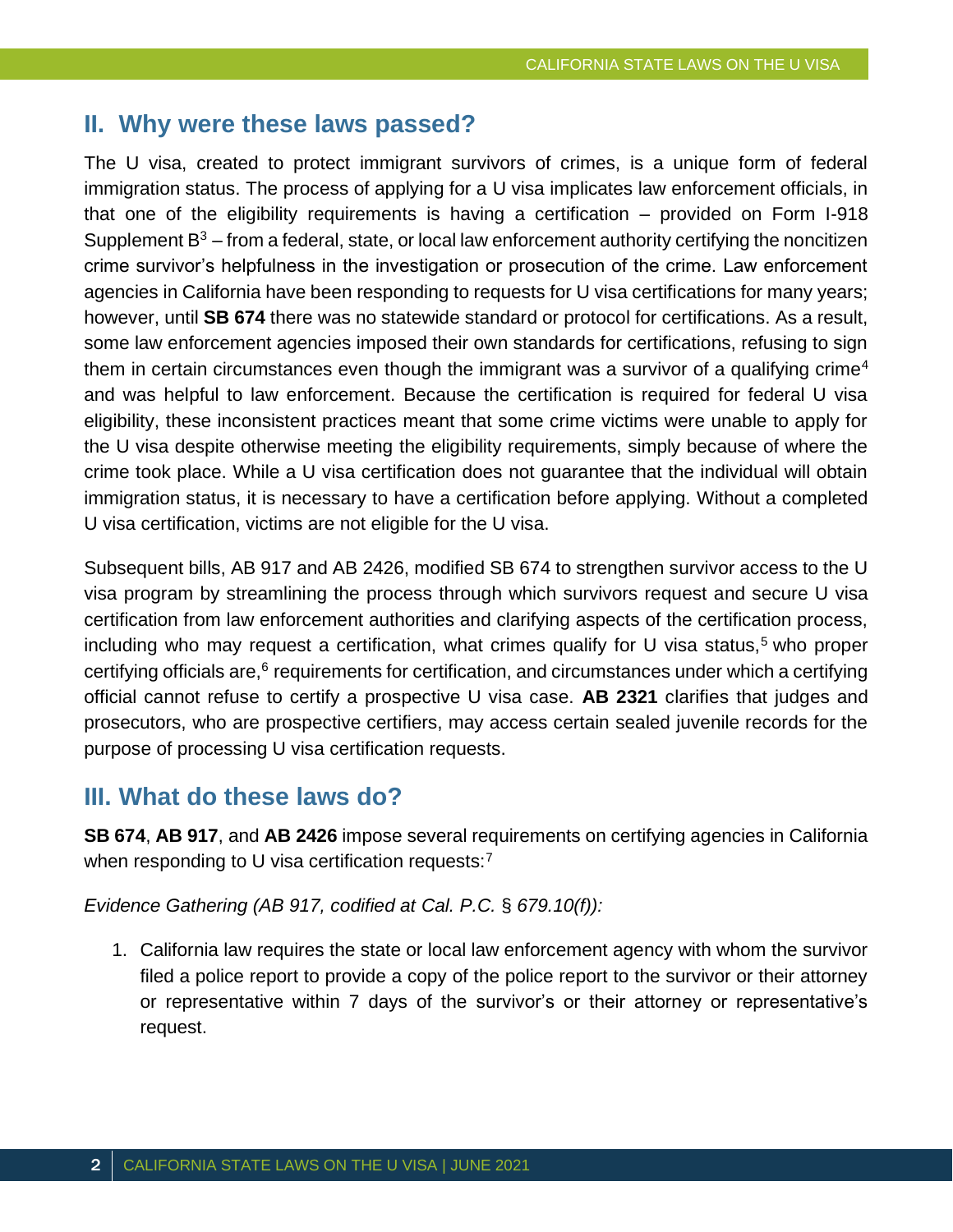*Victim Helpfulness (SB 674, codified at Cal. P.C.* §§ *679.10(g)-(i)):*

- 1. Certifying officials in California are required to certify victim helpfulness when the crime survivor, the survivor's family member, or the survivor's attorney or representative requests a certification, when the victim is a victim of a qualifying crime (or similar activity), and has been helpful, is being helpful, or is likely to be helpful to the detection, investigation, or prosecution of that qualifying criminal activity;
- 2. There is a "**rebuttable presumption**" that a survivor meets the helpfulness requirement if there is no evidence that the survivor refused or failed to provide information and assistance reasonably requested by law enforcement; and
- 3. The certifying official must fully complete and sign the certification, including specific details about the crime and the survivor's helpfulness.

*Certification Requests (SB 674, AB 917, and AB 2426, codified at Cal. P.C.* §§ *679.10(j)-(l)):*

- 1. California law mandates that agencies process certification requests within **30 days**, or within **7 days** of the first business day following the day the request was received if the survivor is in removal proceedings;
- 2. California law clarifies that a survivor can request and obtain a certification even if no charges were ever filed, no prosecution or conviction resulted, the investigation is over, or the case is closed;
- 3. The certifying official may not refuse to complete a certification or otherwise certify that a survivor has been helpful, solely because a case has already been prosecuted or closed, or because the time for commencing a criminal action has expired; and
- 4. Under California law, the certifying official can only withdraw the certification if the survivor refuses to provide information and assistance when reasonably requested.

*Data Collection (SB 674, codified at Cal. P.C.* § *679.10(n)):*

- 1. California law requires all certifying agencies to report to the legislature annually regarding the number of certification requests received, signed, and denied.
- 2. Because there is no separate enforcement mechanism created by these laws, advocates are encouraged to track law enforcement agencies' compliance with the laws, such as the application of the rebuttable presumption of helpfulness and the 30-day and 7-day time limits.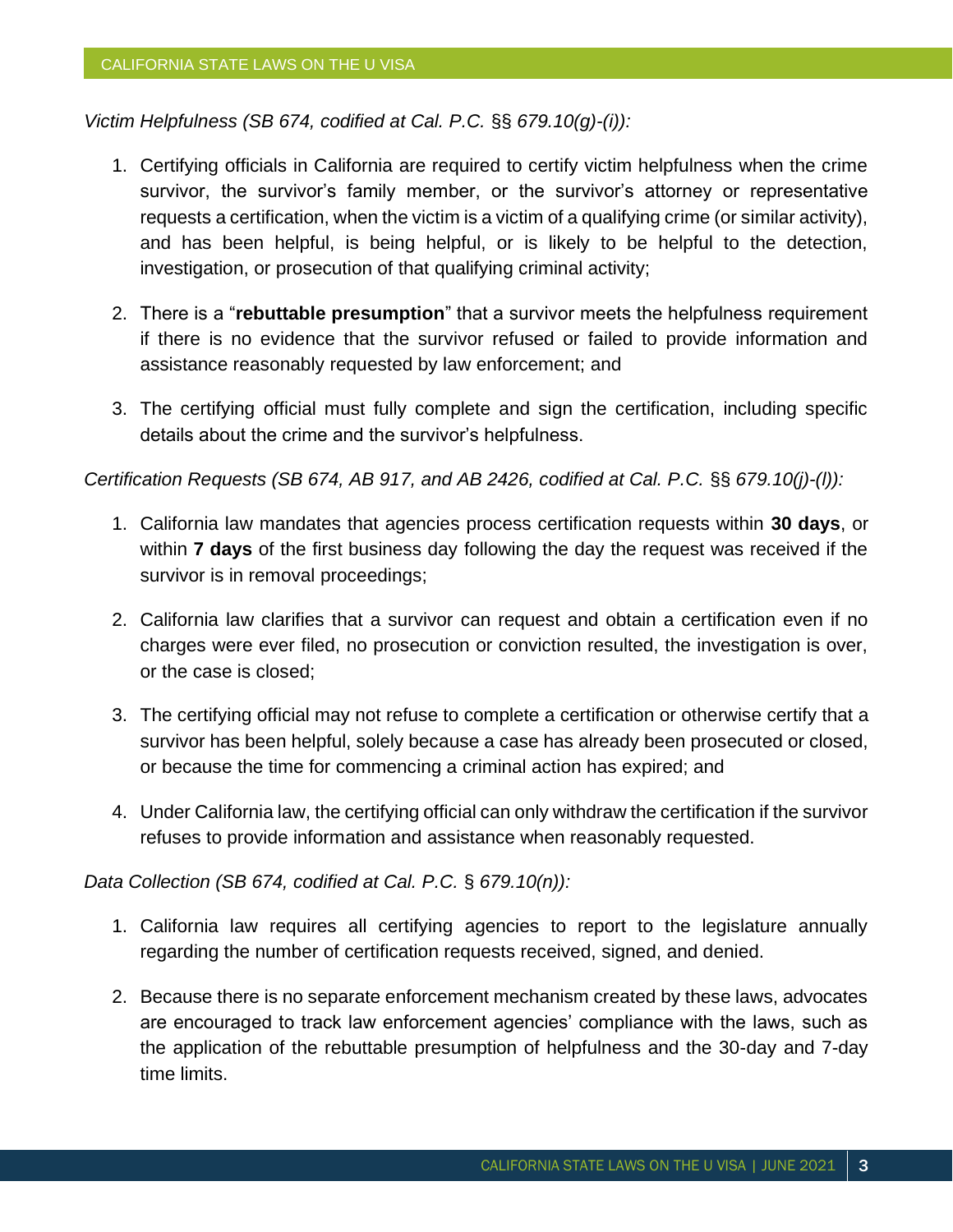*Confidentiality (SB 674, codified at Cal. P.C.* § *679.10(m); AB 2321, codified at Cal. Wel. & Inst. Code §§ 781(a)(1)(D)(iii)(II), 786(g)(1)(M)):*

- 1. California law prohibits the certifying entity from disclosing the immigration status of the person requesting a certification, except to comply with federal law or legal process, or if authorized by the person requesting the certification.<sup>8</sup>
- 2. Judges and prosecutors may access certain sealed juvenile court records generated in connection with the investigation, prosecution, or adjudication of a qualifying crime to process U certification requests. The law also prohibits such information from being shared with other agencies or individuals except as necessary to certify a U visa case and affirms that under no circumstances can the information be used to impose penalties, detention, or other sanctions on an individual.

#### *Reimbursement (SB 674 and AB 917):*

California law provides for reimbursement of actual costs associated with compliance with them.<sup>9</sup> Under California law, eligible claimants can submit claims for reimbursement associated with U visa certification requests to the State Controller's Office in accordance with specific instructions and forms.<sup>10</sup>

## **IV. Which agencies do these laws apply to?**

The laws apply to all California certifiers, including the following state and local entities and officials:<sup>11</sup>

- State and local law enforcement agencies, including the police departments of the University of California, California State University campuses, and school districts;<sup>12</sup>
- Prosecutors;
- Judges;
- Agencies that have criminal detection or investigative jurisdiction in their respective areas of expertise, including but not limited to child protective services, the Department of Fair Employment and Housing, and the Department of Industrial Relations; and
- Any other authority responsible for the detection, investigation, or prosecution of a qualifying crime or criminal activity.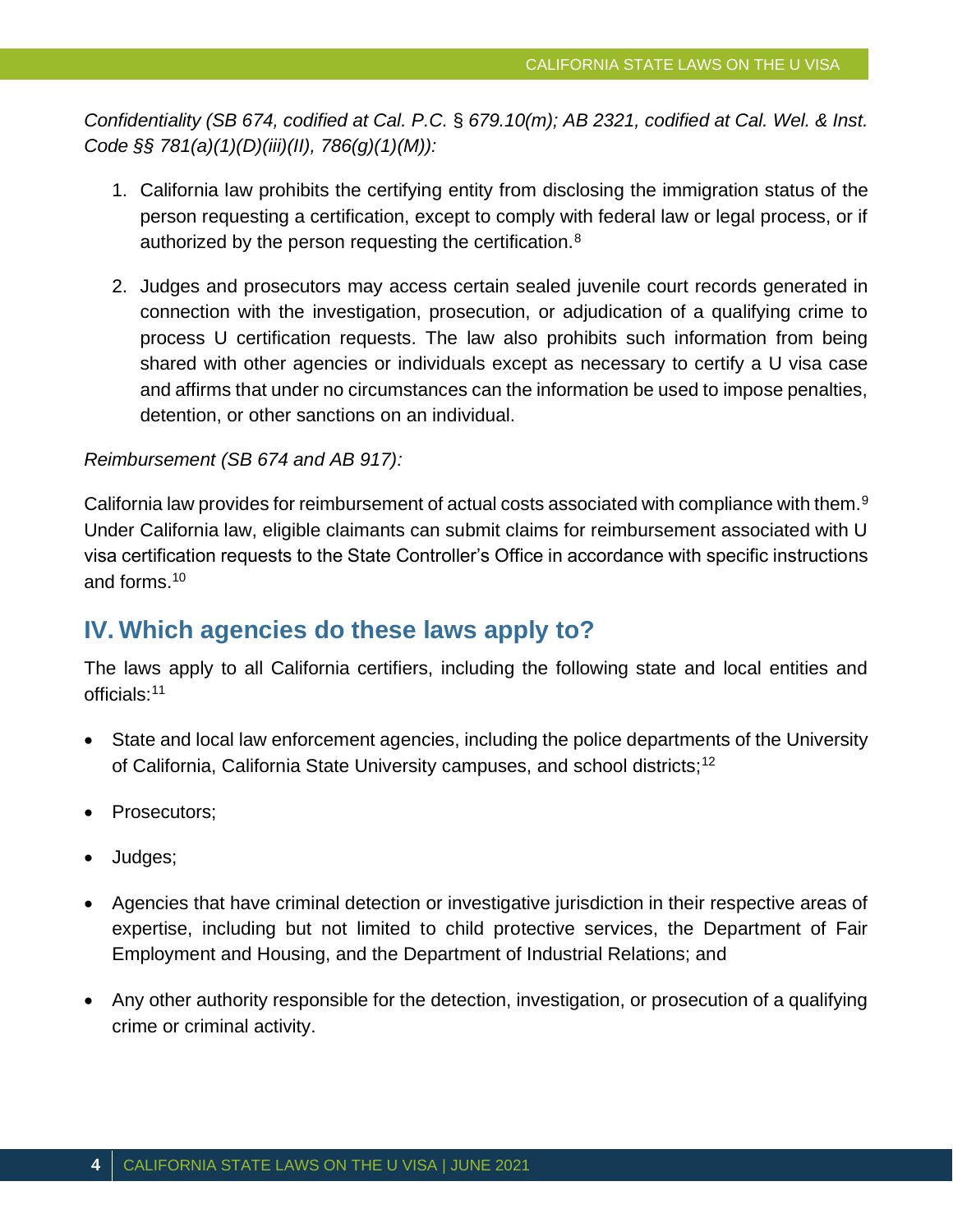### **V. Has the Attorney General issued any guidance on these laws?**

Yes. On October 28, 2015, former Attorney General Kamala Harris issued Information Bulletin No. DLE-2015-04, which provided background on the federal law governing U visas and explained law enforcement agencies' responsibilities under SB 674.<sup>13</sup> On April 1, 2020, former Attorney General Xavier Becerra issued Information Bulletin No. 2020-DLE-01, which updated the previous Information Bulletin by providing guidance on AB 917.<sup>14</sup> These Bulletins contain helpful information for immigration advocates emphasizing the strength of California's U visa laws and the breadth of their reach in enabling access to U visa certifications for immigrant survivors of crime. For example, the 2020 Bulletin encourages state and local law enforcement agencies and officials to be "vigilant in identifying and supporting immigrant crime victims who may be eligible for U visas," and to "immediately establish and implement a U visa certification policy and protocol" that is consistent with California law and the guidance provided in the Bulletin.<sup>15</sup> The Bulletin suggests that such a policy and protocol "[e]nsur[es] decisions are made as soon as possible within the 30-day or 7-day windows" and includes an appeals process for certification denials.<sup>16</sup> Importantly, the Attorney General's Bulletin underscores that there is no statute of limitations that bars immigrant crime victims from applying for a U visa: "Law enforcement agencies' duty to sign a certification is not time-limited, even if the investigation or case is already closed."<sup>17</sup>

To date, current Attorney General Rob Bonta has not issued a subsequent Information Bulletin covering new 2021 U visa bills AB 2321 and AB 2426.

### **VI. What can advocates do for clients who were erroneously denied a U visa certification in the past?**

California state law SB 674 and its successor laws AB 917 and AB 2426 provide an important opportunity for crime survivors who requested a U visa certification in the past, and who believe that they were erroneously denied, to request certification anew. With the mandate from the state legislature and Attorney General to provide a certification when certain conditions are met, as well as the "rebuttable presumption" of helpfulness established by SB 674, crime survivors are on solid footing to return to the law enforcement agency where they previously requested certification, or to approach a different law enforcement agency, and present their request again.

*The mission of the Immigrant Legal Resource Center (ILRC) is to work with and educate immigrants, community organizations, and the legal sector to continue to build a democratic society that values diversity and the rights of all people.*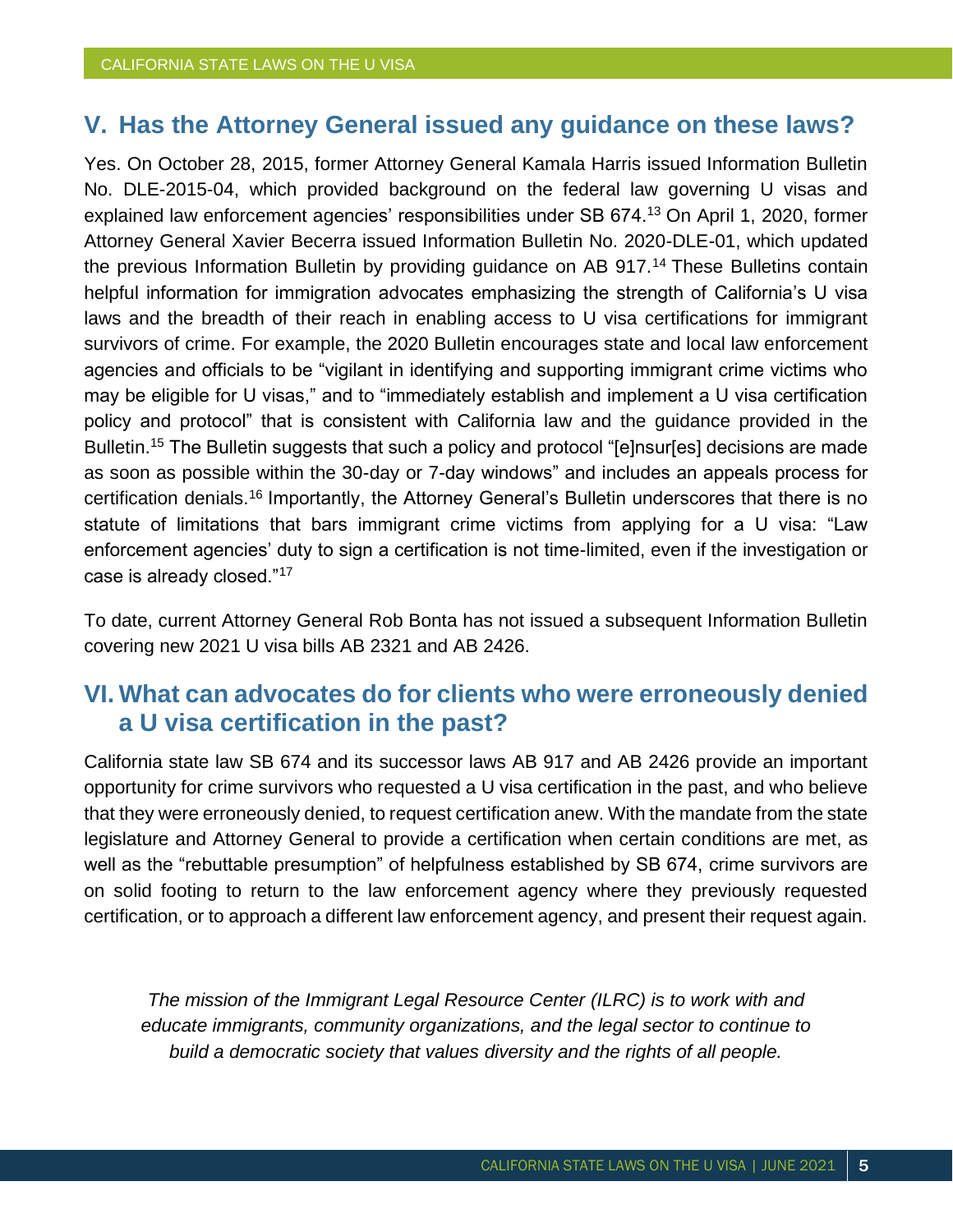#### **End Notes**

<sup>1</sup> For questions regarding the content of this advisory, please contact Alison Kamhi at akamhi@ilrc.org. <sup>2</sup> The U visa was created by the Victims of Trafficking and Violence Prevention Act, enacted in October

2000. Pub. L. 106-386, 114 Stat. 1464 (Oct. 28, 2000). It has been amended multiple times since its creation by the Violence Against Women and Department of Justice Reauthorization Act of 2005, the William Wilberforce Trafficking Victims Protection Reauthorization Act of 2008, and the Violence Against Women Reauthorization Act of 2013, combined with the Trafficking Victims Protection Reauthorization Act of 2013. For additional information on U visas, see ILRC, *The U Visa: Obtaining Status for Immigrant Victims of Crime* (2019). *See also* USCIS, Victims of Criminal Activity: U Nonimmigrant Status,

[https://www.uscis.gov/humanitarian/victims-of-human-trafficking-and-other-crimes/victims-of-criminal](https://www.uscis.gov/humanitarian/victims-of-human-trafficking-and-other-crimes/victims-of-criminal-activity-u-nonimmigrant-status)[activity-u-nonimmigrant-status.](https://www.uscis.gov/humanitarian/victims-of-human-trafficking-and-other-crimes/victims-of-criminal-activity-u-nonimmigrant-status)

<sup>3</sup> Form I-918 Supplement B can be found at [http://www.uscis.gov/i-918.](http://www.uscis.gov/i-918)

<sup>4</sup> For a list of qualifying crimes, *see* Cal. Penal Code § 679.10(c)–(d); INA § 101(a)(15)(U)(iii); 8 C.F.R. § 214.14(a)(9).

<sup>5</sup> AB 917 added "kidnapping" to the list of qualifying crimes at Cal. Penal Code § 679.10(c). This crime was already included in the federal U visa statute at INA § 101(a)(15)(u)(iii).

<sup>6</sup> For a list of certifying officials, *see* Cal. Penal Code § 679.10(a)–(b); 8 C.F.R. § 214.14(a)(2)–(3).

<sup>7</sup> *See* Cal. Penal Code § 679.10(f)–(n).

 $8$  It is the ILRC's position that Cal. Penal Code § 679.10(m) does not change existing law with regards to the disclosure or nondisclosure of U visa materials in criminal proceedings. For more information on U visa certifications and discovery, see CEB, California Judges Benchbook: Domestic Violence Cases in Criminal Court (2020).

<sup>9</sup> *See* Cal. Gov't Code §§ 17560–61.

<sup>10</sup> *See* SB 674, 2015 Leg., 2015–2016 Reg. Sess. (Ca. 2015); AB 917, 2019 Leg., 2019–2020 Reg. Sess. (Ca. 2019); Office of the State Controller, *State-Mandated Costs Claiming Instructions No. 2019-01, U Visa 918 Form, Victims of Crime: Nonimmigrant Status – Program No. 372, April 29, 2019, Revised Sept. 1, 2020*, *available at* [https://www.sco.ca.gov/Files-ARD-Local/Manuals/la\\_1920\\_uvisa372.pdf.](https://www.sco.ca.gov/Files-ARD-Local/Manuals/la_1920_uvisa372.pdf)

 $11$  Cal. Penal Code § 679.10(a)–(b).

<sup>12</sup> AB 2426, codified at Cal. Penal Code § 679.10(a)(1), named "police department[s] of the University of California, a California State University campus, or the police department of a school district" as among the state and local law enforcement agencies that qualify as "certifying entit[ies]" for the U visa.

<sup>13</sup> ATTORNEY GENERAL KAMALA HARRIS, INFORMATION BULLETIN, NEW AND EXISTING STATE AND FEDERAL LAWS PROTECTING IMMIGRANT VICTIMS OF CRIME, DLE-2015-04 (Oct. 28, 2015), *available at* [https://oag.ca.gov/sites/all/files/agweb/pdfs/info\\_bulletins/dle-2015-04.pdf?](https://oag.ca.gov/sites/all/files/agweb/pdfs/info_bulletins/dle-2015-04.pdf).

<sup>14</sup> ATTORNEY GENERAL XAVIER BECERRA, INFORMATION BULLETIN, UPDATE TO INFORMATION BULLETIN NO. 2015- DLE-04: NEW AND EXISTING STATE AND FEDERAL LAWS PROTECTING IMMIGRANT VICTIMS OF CRIME, 2020-DLE-01 (Apr. 1, 2020), *available at* [https://oag.ca.gov/sites/all/files/agweb/pdfs/info\\_bulletins/2020-dle-01.pdf.](https://oag.ca.gov/sites/all/files/agweb/pdfs/info_bulletins/2020-dle-01.pdf)

<sup>15</sup> *Id.* at 1, 5.

<sup>16</sup> *Id.* at 5.

<sup>17</sup> *Id.* at 4.